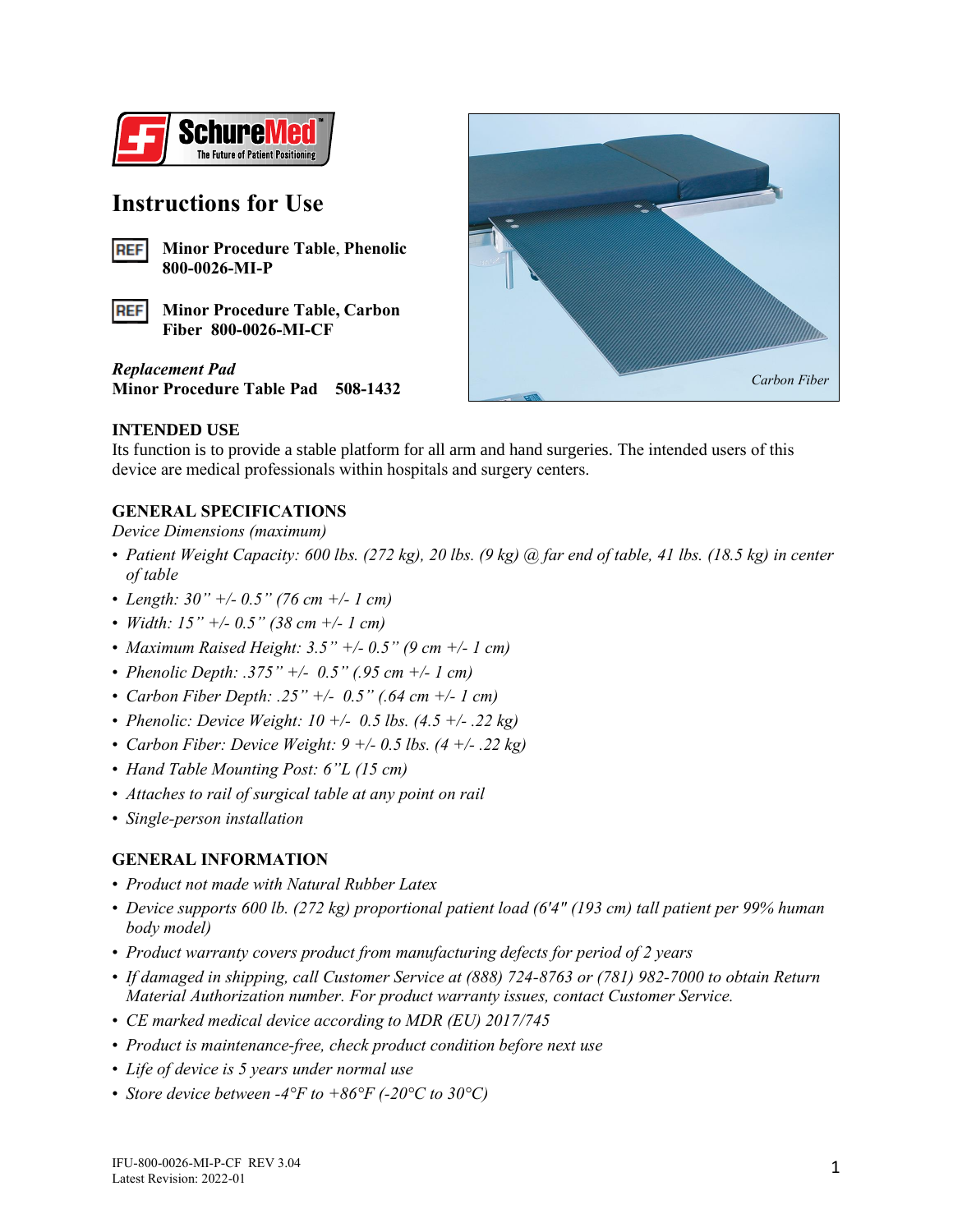#### **INSTRUCTIONS**

Become familiar with patient positioning device's features before use with patient. Always practice on a nurse, physician or appropriate volunteer prior to using clinically.

#### **Attaching Procedure Table to Surgical Table**



- *1. Attach clamps (sold separately) to side rail and place them approximately 1' (31 cm) apart (as shown)*
- *2. Insert mounting rods into clamps (as shown)*
- *3. Adjust procedure table so that it is level with surgical table pad. Secure table to accessory rail using the Locking Knobs of the clamps (as shown)*
- *4. Includes 1" (3 cm) pressure management pad*
- *5. Clamps sold separately*

#### **COMPONENT OVERVIEW**

Minor Procedure Table, Phenolic or Carbon Fiber are surgical table extensions that attach to all rails.

**Replacement Pad: 508-1432 Minor Procedure Table Pad**

#### *Two Clamps Required: Choose Universal Rail Clamp for US or Deluxe Rail Clamp for Outside US*

#### **US – Universal Rail Clamp**

• *US: 0.374" x 1.122" (9.5 mm x 28.5 mm) PN# 800-0085* 

#### **Outside US – Deluxe Rail Clamp**

- *Denyer: 0.236" x 1.496" (6 mm x 38 mm) PN# 800-0248-DEN*
- *Europe: 0.394" x 0.984" (10 mm x 25 mm ) PN# 800-0248-EU*
- *Eschmann (UK): 0.236" x 1.260" (6 mm x 32 mm) PN# 800-0248-UK*
- *Japan: 0.354" x 1.260" (9 mm x 32 mm ) PN# 800-0248-JPN*
- *Swiss: 0.394" x 1.181" (10 mm x 30 mm ) PN# 800-0248-SWISS*

#### **DISPOSAL**

- *General - Prevent infection by cleaning and disinfecting product before disposal*
- *Packaging - Dispose packaging material via household waste according to national requirements*
- *SchureMed accepts back used or retired products - or dispose of product in accordance with national requirements*

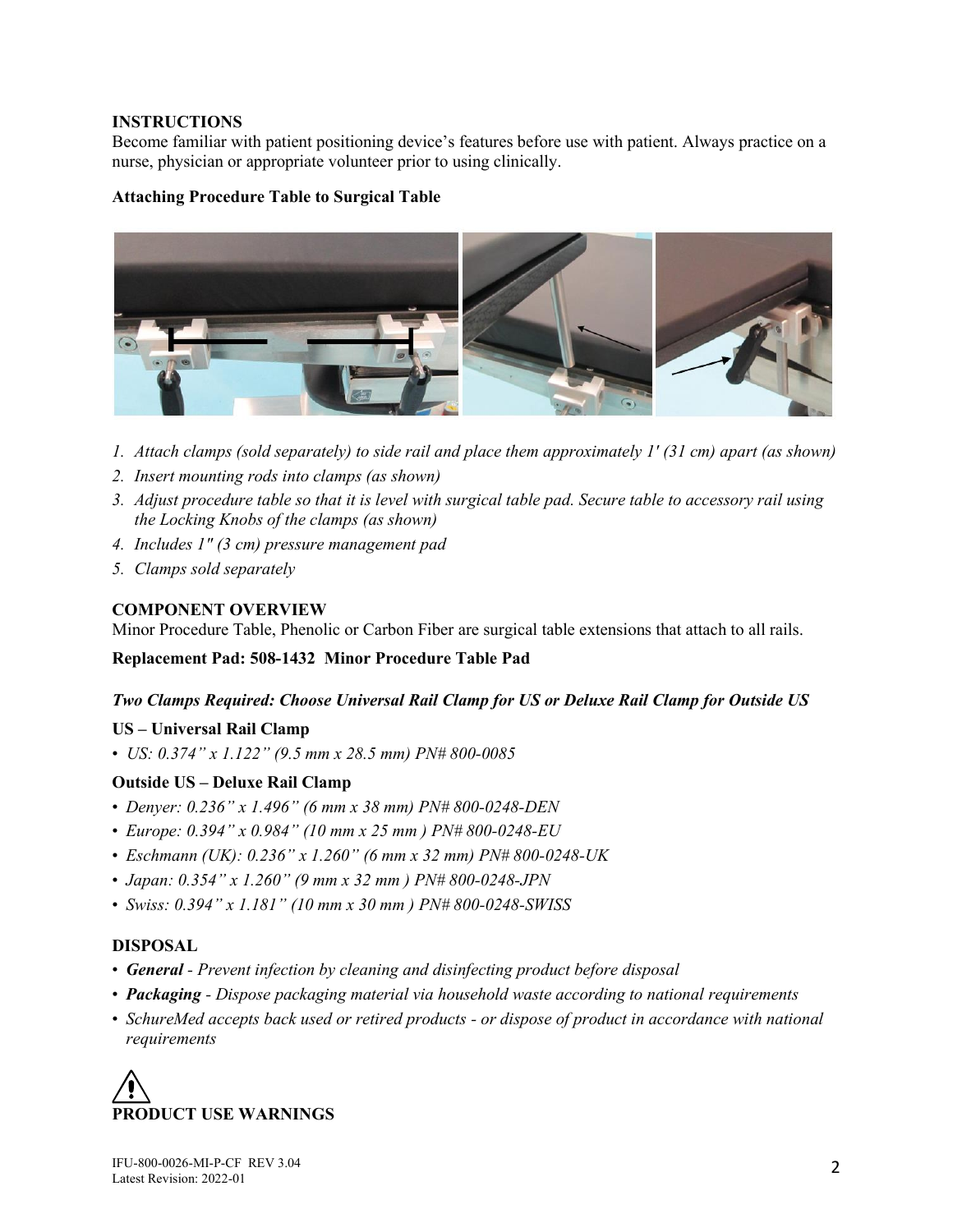#### **WARNING!**

*Maximum load should not exceed appropriate proportion of a patient weighing 600 lbs. (272 kg). Use care with low-maximum load capacity surgical tables that accessory rails are not overloaded.* 

*WARNING! Hazard resulting from incorrect use. Strictly follow Instructions for Use with your Operating Table system.*



*WARNING! Do not reuse device if there are obvious signs of damage or functional issues. Consult manufacturer before reusing.*

#### **CLEANING RECOMMENDATION**

*Follow current Association of periOperative Registered Nurses Journal Guidelines for proper cleaning and disinfection procedures.*



*Adhere to standards for blood-borne pathogens from the Occupational Safety and Health Administration. Use recommended protective clothing, gloves, masks and eye protection to clean accessory.*

#### **CAUTION**

#### **Strictly read/follow manufacturer's directions for cleaning fluids. DO NOT use cleaners containing phenolics.**

- *1. Remove major contaminants from accessory with disposable materials. Follow appropriate bio-hazard waste disposal procedures.*
- *2. Apply cleaning fluid liberally to entire accessory and wipe with clean, lint-free cloth until all moisture and cleaning fluid is removed from accessory*
- *3. Let accessory dry*

#### **USER NOTICE**

*Any serious incident that has occurred in relation to the device should be reported to the manufacturer and the competent authority of the Member State in which the user and/or patient is established.*



**UDI** Basic UDI-DI: 800-0026-MI-P - 081005737F0022KP



Basic UDI-DI: 800-0026-MI-CF - 081005737F0023KR

#### **eIFU Language Versions**

To download and print the Instructions for Use, please go to [http://www.schuremed.com/schuremed-eifu.](http://www.schuremed.com/schuremed-eifu)